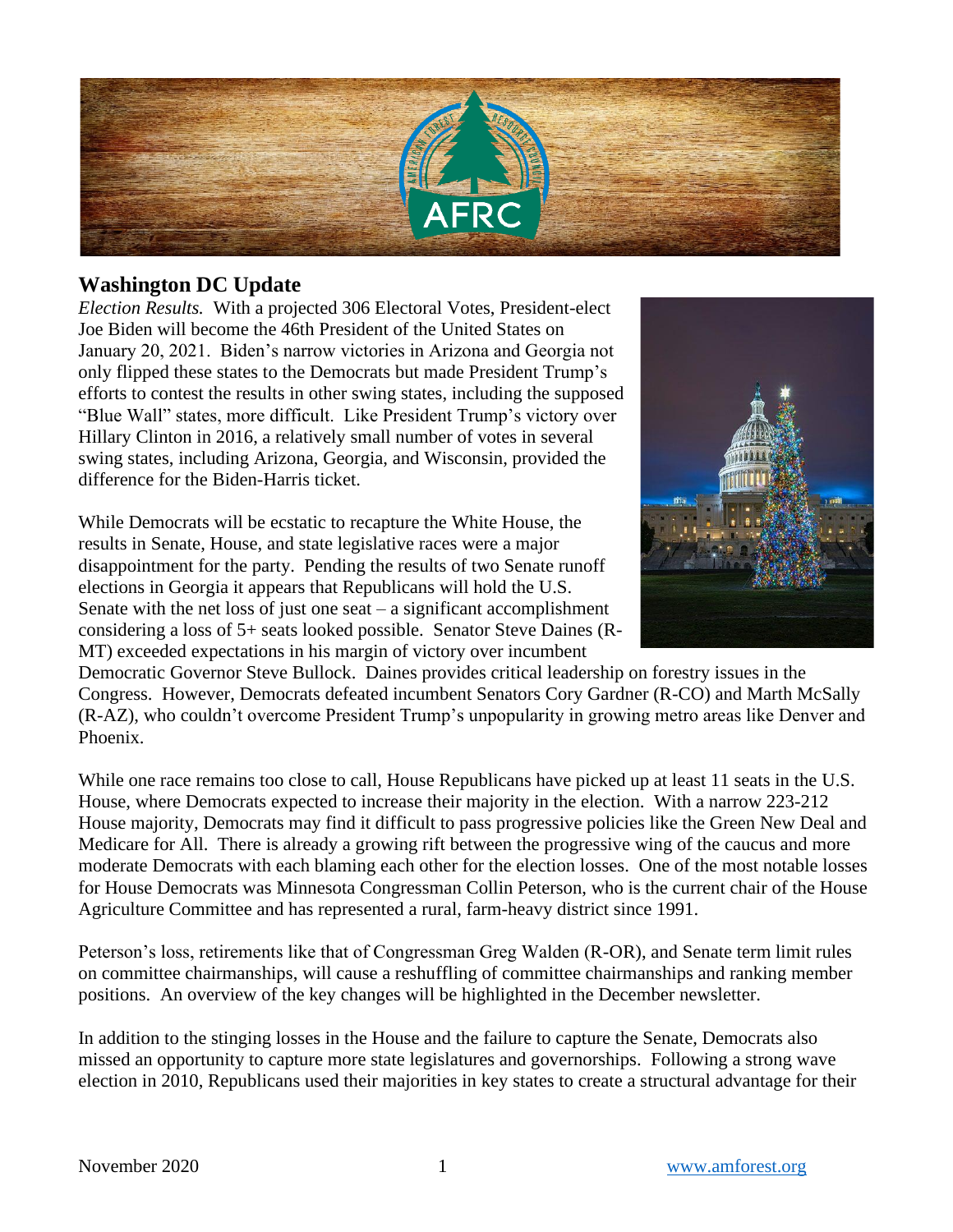party in the decadal redistricting process for congressional and legislative districts in certain states. Democrats had hoped to make more ground ahead of this round of redistricting.

*Biden Transition.* On November 23 the General Services Administration relented to growing pressure and gave President-elect Biden the green light to begin the formal transition process, opening the door for federal funding, office space, and access to government information. Prior to the announcement the Biden Administration had already named some White House staff and established transition teams for the various federal agencies. Transition team leaders often make up some of the first key cabinet and subcabinet selections.

For the Department of Agriculture, which includes the Forest Service, the transition team is being led by Robert Bonnie, who served as Undersecretary for Natural Resources and the Environment during the Obama Administration. In his role overseeing the Forest Service, Bonnie was an advocate for increasing the pace and scale of forest management and restoration. The transition team for the Department of the Interior is also led by veterans of the Obama Administration who have a background in tribal affairs, green energy, and climate change – perhaps signaling likely focus areas under the Biden Administration.

*Lame Duck.* Congress has returned from the Thanksgiving break and faces a looming deadline to act on Fiscal Year 2021 appropriations with the current Continuing Resolution (CR) set to expire on December 11. Senate Republicans and House Democrats remain at odds over the next round of COVID relief legislation. Republicans are calling for a \$500 billion package focused on vaccine distribution and a continuation of the Paycheck Protection Program, while Democrats are calling for a package near \$2 trillion with funding for state and local governments and other relief programs. The Trump Administration has largely withdrawn from the negotiations.

Rather than passing another CR that would punt spending decisions to the next Congress, House and Senate leaders have expressed interest in reaching agreement on an omnibus appropriations bill to fund the government through the remainder of Fiscal Year 2021. There will be immense pressure on both sides to reach agreement on funding for vaccine distribution and other COVID-related programs if a broader COVID deal can't reach reached. The Congress is also facing a deadline to pass the annual National Defense Authorization Act, to which Democrats hope to attach several public lands and Wilderness proposals. */Heath Heikkila*

## **Forest Service Final NEPA Rule Published in Federal Register**

On November 19, the Forest Service's final National Environmental Policy Act (NEPA) [rule](https://www.federalregister.gov/documents/2020/11/19/2020-25465/national-environmental-policy-act-nepa-compliance) was published in the Federal Register, capping a nearly three-year process by agency staff to update and streamline environmental analysis and decision-making procedures. Adoption of the rule was delayed for months as the Forest Service worked to ensure the proposal was consistent with the overarching NEPA reform regulations issued by the White House Council on Environmental Quality (CEQ) this summer.

The primary elements of the rule are: 1) a new restoration Categorical Exclusion (CE) for up to 2,800 acres of treatment; 2) adoption of a "determination of NEPA adequacy" (DNA) procedure; and 3) a series of additional CEs for routine agency actions, including the renewal of special use permits and issuance of certain recreation permits.

Because of the intervening CEQ rules, the Forest Service was forced to reduce the scope of the rule compared to what was originally proposed. AFRC strongly supported the original proposal and urged the agency to further strengthen key provisions. The agency has indicated that it plans to review other aspects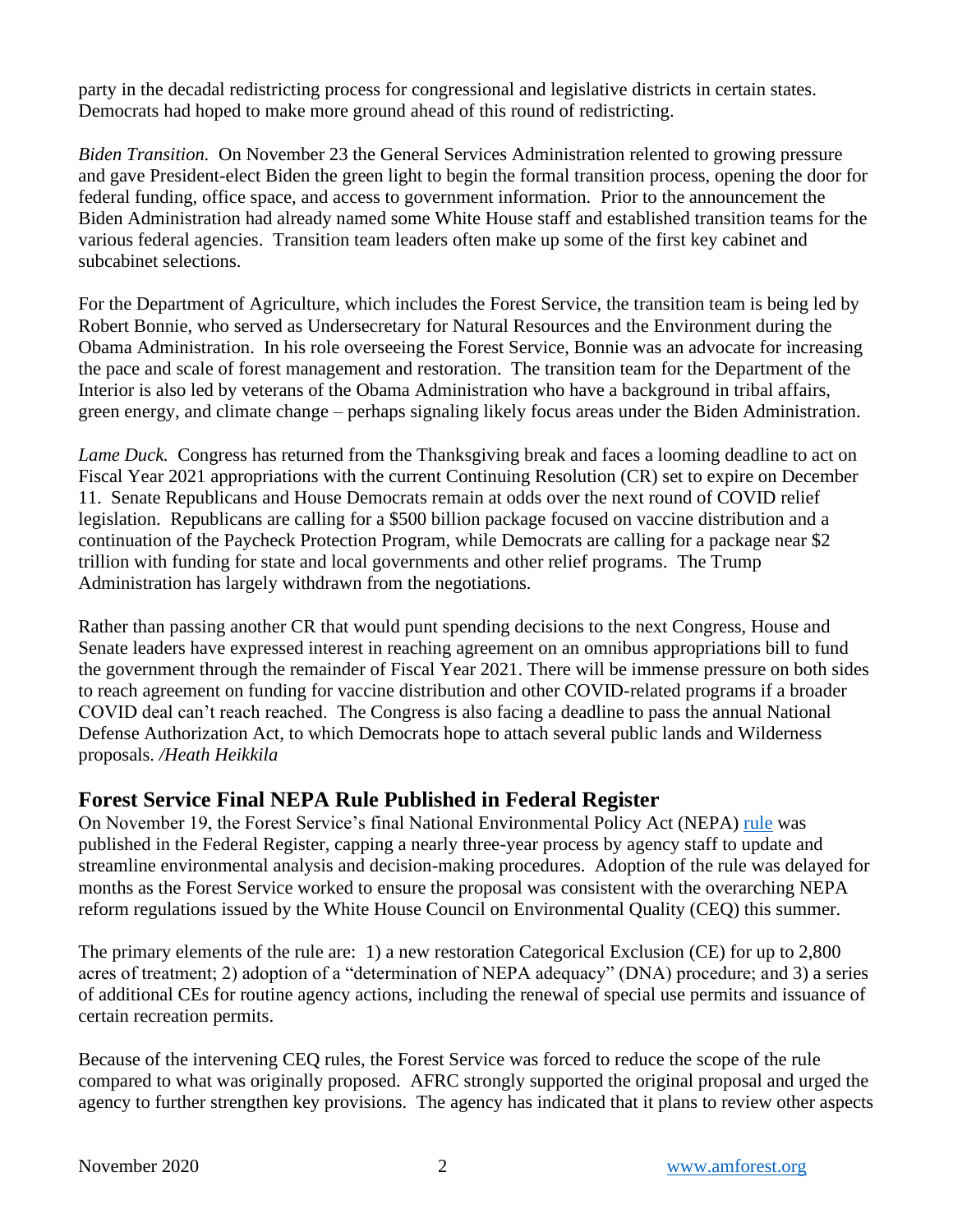of its original proposal and potentially issue further rules by September 2021, although it is unclear whether that would proceed under a Biden Administration.

AFRC strongly supports this modest, but important, effort by career agency staff to streamline environmental analysis procedures. Reviews have shown that the Forest Service frequently tops the federal government in the amount of time and money spent for NEPA compliance, which has proven to be a major barrier to the agency's efforts to treat tens of millions of acres of at-risk forests. We hope the Biden Administration will recognize the importance of these changes and prioritize additional, modest reforms.

Unsurprisingly, environmental groups have responded with the usual sky is falling claims and may file litigation challenging the rule. AFRC is already involved in the legal effort to defend the CEQ NEPA regulations and is prepared to mount a similar defense in support of the Forest Service rule.

The rule's text is available [here.](https://www.federalregister.gov/documents/2020/11/19/2020-25465/national-environmental-policy-act-nepa-compliance) You can also read [USDA's press release](https://www.usda.gov/media/press-releases/2020/11/18/usda-forest-service-announces-key-changes-nepa-procedures) and find additional background information about the rule [here.](https://www.fs.fed.us/emc/nepa/nepa_procedures/index.shtml) AFRC is closely tracking several other pending regulations proposed by the Trump Administration, including a fix to the Cottonwood litigation hook, a 5,000-acre salvage CE proposed by the BLM, and another proposal by the BLM to reform its broken administrative protest process for forest management decisions. These are priorities that AFRC is eager to see finalized before the end of the Trump Administration. */Heath Heikkila*

## **New Data Illustrates Wildfire Impacts to BLM Lands**



This summer's wildfires had a profound impact on western Oregon forests and the communities that surround them to a degree not seen in recent years. The fires crossed over multiple ownerships including the Forest Service, Bureau of Land Management (BLM), Bureau of Indian Affairs, Oregon Department of Forestry, and others. Land managed by the BLM for timber production under the principles of sustained yield in conformity with the O&C Act are of particular concern due to the agency's clear management direction to conduct timber salvage.

The 2016 Resource Management Plans (RMPs) provide this direction and are clear on where the agency is required to conduct salvage and where they are prohibited from conducting salvage. In short, damaged timber on lands designated as Harvest Land Base (HLB) must be salvaged where economically feasible. Damaged timber on lands designated as Reserve is prohibited from being salvaged unless that timber poses a public safety risk.

The BLM assessed the impacts of the fires and compiled information across several critical elements including burn severity, forest age class, and land designation. AFRC summarized the data to outline the BLM's opportunities as well as to contextualize the scale and proportion of potential timber salvage related to the overall fire impacts:

### **Total acres impacted by land designation**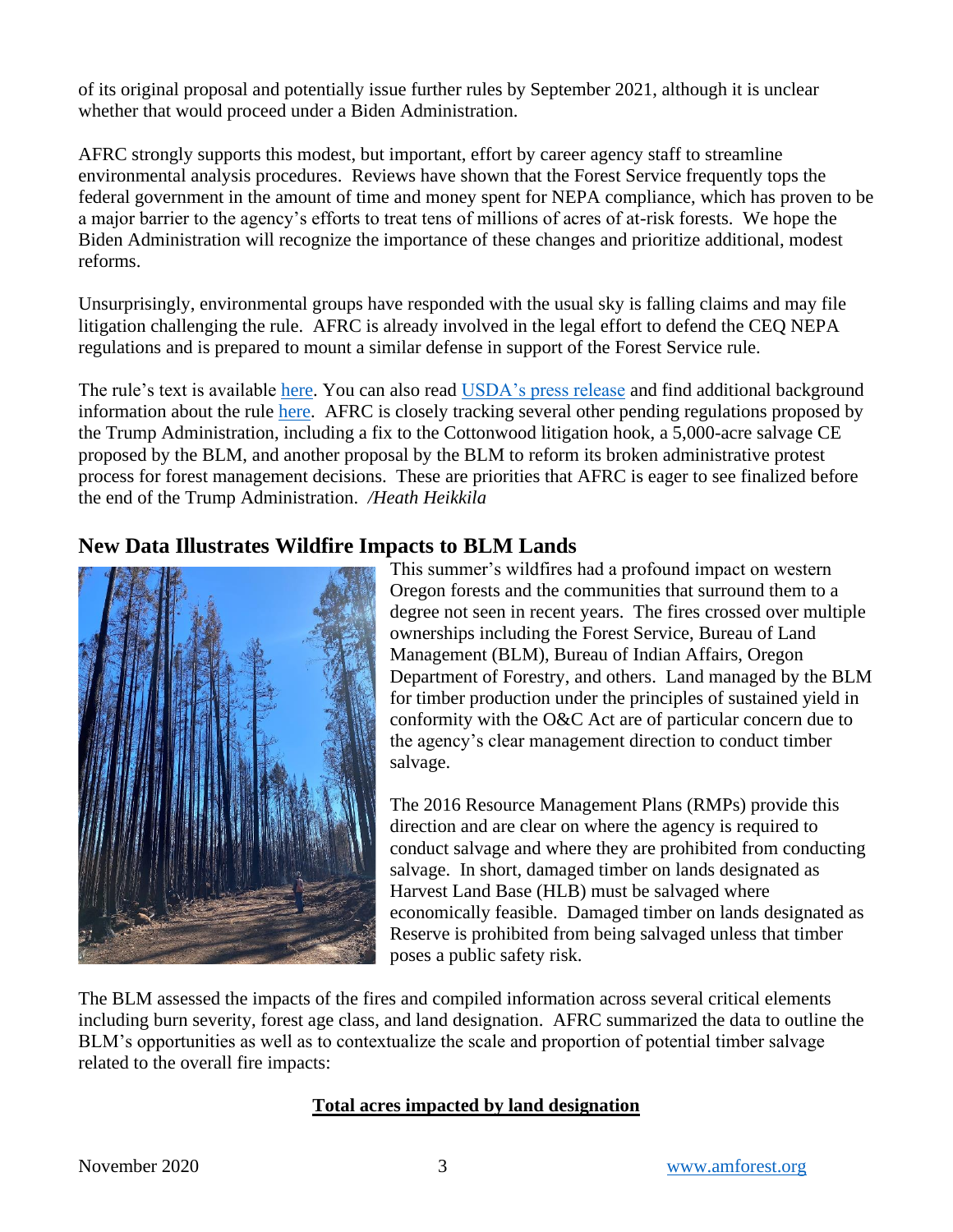|            | Archie | Beachie | Holiday | South     |                  |       |        |
|------------|--------|---------|---------|-----------|------------------|-------|--------|
|            | Creek  | Creek   | Farm    | Riverside | <b>Obenchain</b> | Other | Total  |
| <b>HLB</b> | 13.056 | 13.437  | 5.270   | 5.886     | 1.550            | 665   | 39.864 |
| Reserve    | 27,560 | 25.175  | 13.275  | 6.711     | 13,242           | 3.205 | 89.168 |

|          |       | HLB      |       |        | Reserve  |       |
|----------|-------|----------|-------|--------|----------|-------|
|          | High  | Moderate | Low   | High   | Moderate | Low   |
| $0 - 30$ | 2,492 | 2,663    | 1.243 | 1,258  | 2,213    | 900   |
| 40-70    | 4,610 | 5,710    | 3,298 | 2,978  | 5,624    | 3,144 |
| 80-120   | 1,122 | 4,272    | 1.657 | 1.406  | 5,560    | 1,857 |
| $120+$   | 948   | 1,436    | 1.054 | 10,875 | 16,592   | 5,945 |

#### Burn severity by land designation and forest age-class\*

\*Only includes the four large wildfires (Riverside, Holiday Farm, Beachie Creek, Archie Creek). Data for other fires is not yet available

Key takeaways include:

- 128,336 acres of BLM managed land were impacted by wildfire in western Oregon.
- 31% of those acres are available for timber salvage and 69% of those acres are prohibited from salvage as directed by the agency's RMPs.\*
- 78% of the four large fires burnt at moderate to high severity.
- 81% of impacted mature forest over the age of 120 burnt at moderate to high severity.
- Roughly 18,000 acres of lands designated as HLB burnt at moderate to high severity and likely contain merchantable timber suitable for salvage (>40 years old). The equates to roughly 15% of the total BLM acres burnt.
- 46,506 acres of forest land managed by the BLM that burnt at moderate to high severity is prohibited from timber salvage as directed by the agency's RMPs.\*

*\*BLM is permitted to remove hazard trees along roads and recreation sites in lands designated as Reserve*

The data above illustrates that the majority (85%) of BLM managed forest land impacted by wildfire will not be available for timber salvage due to burn severity, RMP direction, or timber merchantability. The likelihood of timely and effective timber salvage on the remaining 15% is uncertain due to a plethora of procedural obstacles facing the agency. Regardless, AFRC hopes to assist the BLM in planning and developing economically viable salvage sales on that 15% that will provide useful timber products to local mills. /*Andy Geissler*

### **Federal Timber Purchasers Committee Meeting**

The Federal Timber Purchasers Committee (FTPC) recently met with Forest Service and BLM leadership from around the country. The committee meets with agency personnel twice a year to discuss issues pertinent to the timber sale program. This fall's meeting was held virtually and covered topics such as wildfire response, updates to Forest Service manuals and handbooks, and forest plan revision timelines.

Fiscal Year 2020 began with an anticipation to see the Forest Service inch closer to the benchmark level of 4.0 billion board feet (BBF) of timber production with an established target of 3.7 BBF. This target mirrors the initial target level at the onset of Fiscal Year 2019 before it was lowered following the government shutdown. A formal target reduction was not issued this year, yet complications associated with the COVID-19 pandemic, wildfires and hurricanes, and injunctions related to threatened and endangered species, contributed to the agency's attainment of 3.2 BBF of its target.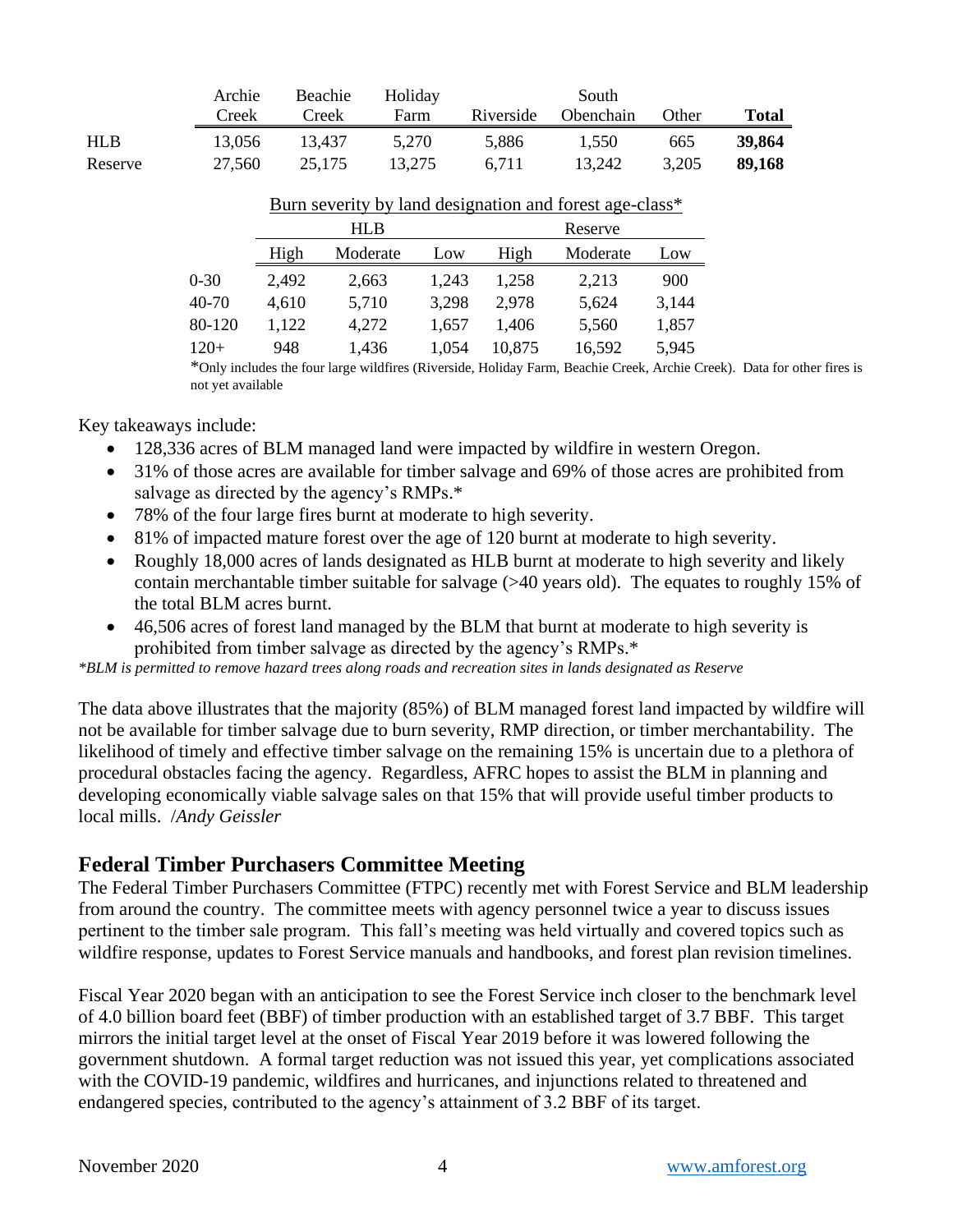Despite the agency's ambitious goals and efforts, this 13% shortfall represents a continuation of relatively flat level timber outputs over the past three years. On a positive note, Region 6 continued its upward trend of timber accomplishments by hitting its Fiscal Year 2020 target of 720 million board feet (mmbf). This represents a 20% increase from last year, a 25% increase from 2010 and 50% increase from 2005.

The preliminary target for Fiscal Year 2021 has been set at 4.0 BBF. The makeup of the contribution to this total from Regions 5 and 6 is uncertain given the level of wildfire impact to national forest land in California and Oregon. The committee discussed the prospects of post-fire timber salvage in those states and its contribution to each Region's outputs. There seemed to be a consensus that successful post-fire timber salvage, although desirable from a land management perspective, is a tenuous pursuit and should be taken on thoughtfully and strategically. Many on the committee also asserted that the proportion of salvage timber should be appropriately balanced with green timber to meet the diverse needs of the local industry.

The recently unveiled Forest Service budget "modernization" was discussed. This effort was initiated by directives from the Office of Management and Budget to eliminate cost pools and make the budget more transparent. Among other things, the new structure will create a new line-item for Salary & Expenses (S&E) for each fund. For example, the National Forest System (NFS) fund contains twelve individual Programs including Forest Products, Recreation, and Wildlife & Fisheries.

Previously, S&E for each Program was included in that Program's budget line. The new format extracts S&E from each Program and merges them into a single line-item. This new S&E line-item comprises approximately 80% of the total NFS program in Fiscal Year 2021. While this new format provides transparency on the level of funding dedicated to S&E, it also creates a level of ambiguity regarding the level of funding dedicated to each Program. The Forest Service acknowledged that the new structure would complicate the calculation of unit-costs, which previously served as a measure of fiscal efficiency.

Finally, the Forest Service provided the committee with a list of upcoming potential new Forest Plan revision starts; many of which are within the western Regions and several of which are within the range of the Northwest Forest Plan:

- Fiscal Year 2021: Shasta-Trinity, Mendocino, Klamath, Six Rivers, Rogue River-Siskiyou
- Fiscal Year 2023: Lolo, Fremont-Winema, Umpqua, Willamette */Andy Geissler*

# **The Middle May Timber Sale and Reiter Foothills Saga Continues**

Located in the Reiter Foothills of Snohomish County, the DNR Middle May timber sale will benefit a variety of beneficiaries including the Sultan School District. Anti-forestry groups, led by the Washington Forest Law Center, continue their relentless campaign to block the sale, including recent efforts to promote the reconveyance of 5,300 acres of Reiter Foothills trust lands managed on behalf of beneficiaries for a county park.

As we reported in the [September](https://amforest.org/wp-content/uploads/2020/10/September-2020-Newsletter.pdf) newsletter, this reconveyance is opposed by the Tulalip Tribes, and the sale was approved for auction by the Board of Natural Resources (BNR). The approval of the sale was contingent on waiting 90 days – to November 30 - to bring the sale to auction in case Snohomish County decided to peruse the reconveyance. To accommodate this timeline, DNR delayed the entire November NW Region auction for 12 days from its originally scheduled date of November 18. It is our understanding that the Tulalip Tribe continues to oppose reconveyance of the 5,300 acres due to concerns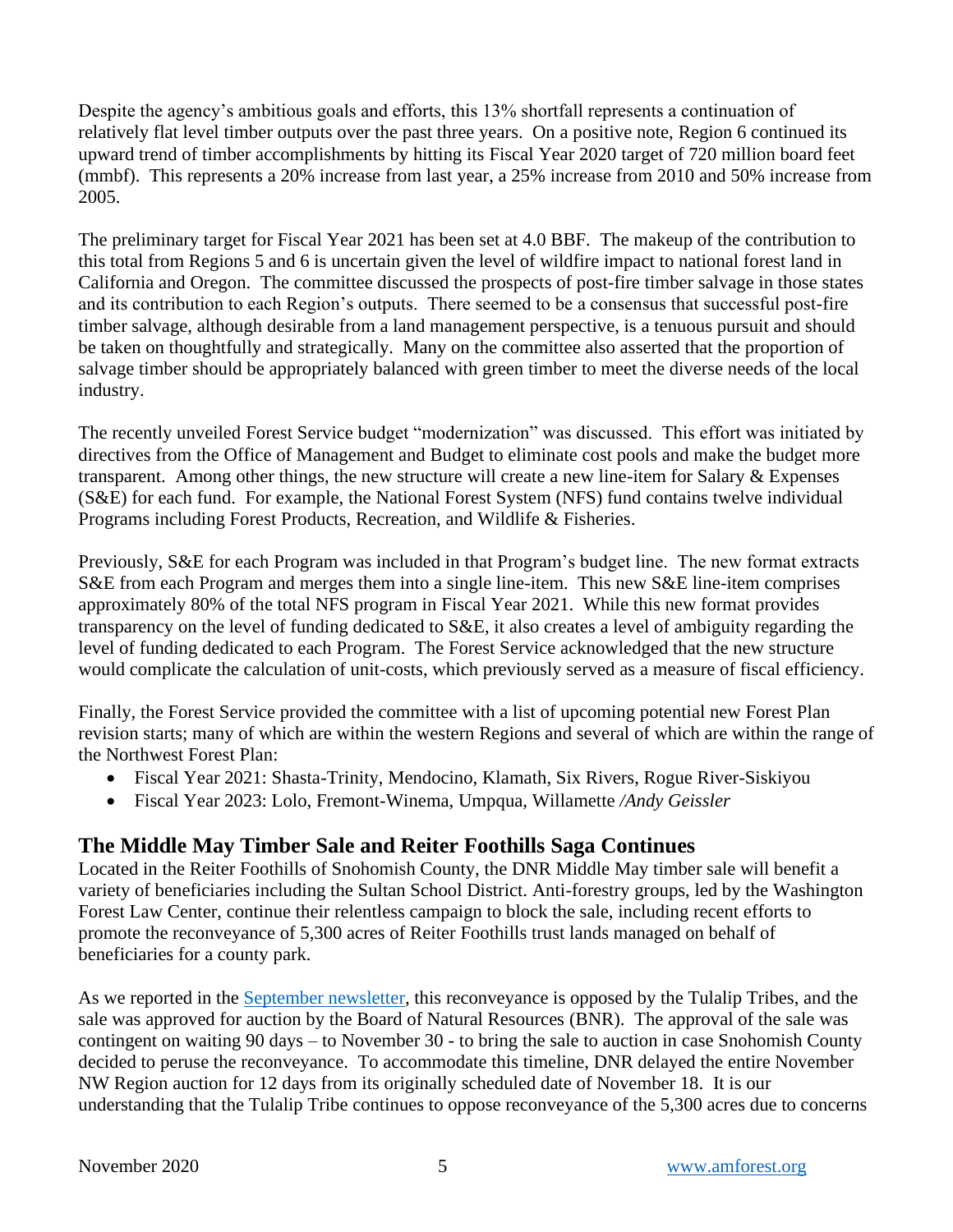over impacts to tribal treaty rights and use of the area. Additionally, the Tulalips have stated they support working forests and the Middle May timber sale.

In a latest effort to stop Middle May and push for reconveyance, the Washington Forest Law Center persuaded the Sauk-Suiattle tribe to send a letter to Snohomish County the day before the November BNR meeting, requesting "Government to Government" consultation. The consultation request was regarding their support for a "conditional reconveyance" request of the 5,300 acres for a "park" and concerns with the Middle May sale. The tribe conditioned its support for reconveyance on significantly limiting public access, particularly for recreation, within the so-called "park." The letter also asked for a delay or removal of the proposed Madera Sorts timber sale in the Reiter Foothills. Madera Sorts was approved by BNR at the November meeting but was moved from the December auction to the January 2021 auction to allow time for the county and the tribe to meet.

On November 20, the Sauk-Suiattle tribe sent another letter to Commissioner of Public Lands Hilary Franz requesting "Government to Government" consultation. This letter requests that the Middle May timber sale be postponed for three months due to the ongoing reconveyance efforts and their identification of culturally modified trees. It also includes a list of additional grievances the tribe has with DNR, including a land transaction in Skagit County with the Upper Skagit Tribe, which BNR is set to approve at its December meeting.

The Washington Forest Law Center, on behalf of the "Wild Wallace Steering Committee" (a group of local anti-forestry activists) sent an additional letter on November 27, promoting their 5,300 acre park concept and requesting a delay in the Middle May sale as well as the Madera Sorts sale. The letter outlines their views on the impacts of logging and supports the letter sent by the Sauk-Suiattle tribe despite the tribe's expressed interest in limiting or excluding public access from these lands if reconveyed for a park, which likely violates the requirements of the reconveyance statute. Despite the repeated attempts by the anti-forestry activists to block DNR timber management activities in the Reiter Foothills, they have yet to put forward any proposed solutions to mitigate for the lost revenue to local beneficiaries like the Sultan School District or the impacts to jobs in the forest products sector due to a reduction in volume.

As anticipated, the Middle May timber sale was offered at auction on November 30. The minimum bid was \$286/MBF with an advertised volume of 9,577 MBF. Excluding additional fees, such as road access fees the purchaser pays to DNR, this would make the sale value approximately \$2,739,022. Three bids were submitted with the high bid being \$383.74/MBF (\$97.74 above minimum) for an approximate sale value of \$3,675,077.98. This means that after the 25% management fee is removed, roughly \$2,756,308 will be distributed to the various beneficiaries, of which the Sultan School District is one of the largest recipients. We will continue to update the saga of the Middle May timber sale and the Reiter Foothills in future newsletters. */Matt Comisky*

## **Washington State Political Updates**

In Washington state, Democratic incumbents Governor Jay Inslee, Commissioner of Public Lands Hilary Franz, and Superintendent of Public Instruction Chris Reykdal all easily won reelection. For Inslee, this will be his third term as Governor, a first since Republican Governor Dan Evans served three terms from 1965-1977. Meanwhile, Congressman Denny Heck (D) bested fellow Democratic state Senator Marco Liias in the open race for Lt. Governor. With rumors of Inslee being offered a potential Cabinet position in the Biden Administration, there was added interest in the outcome of the race of Lt. Governor.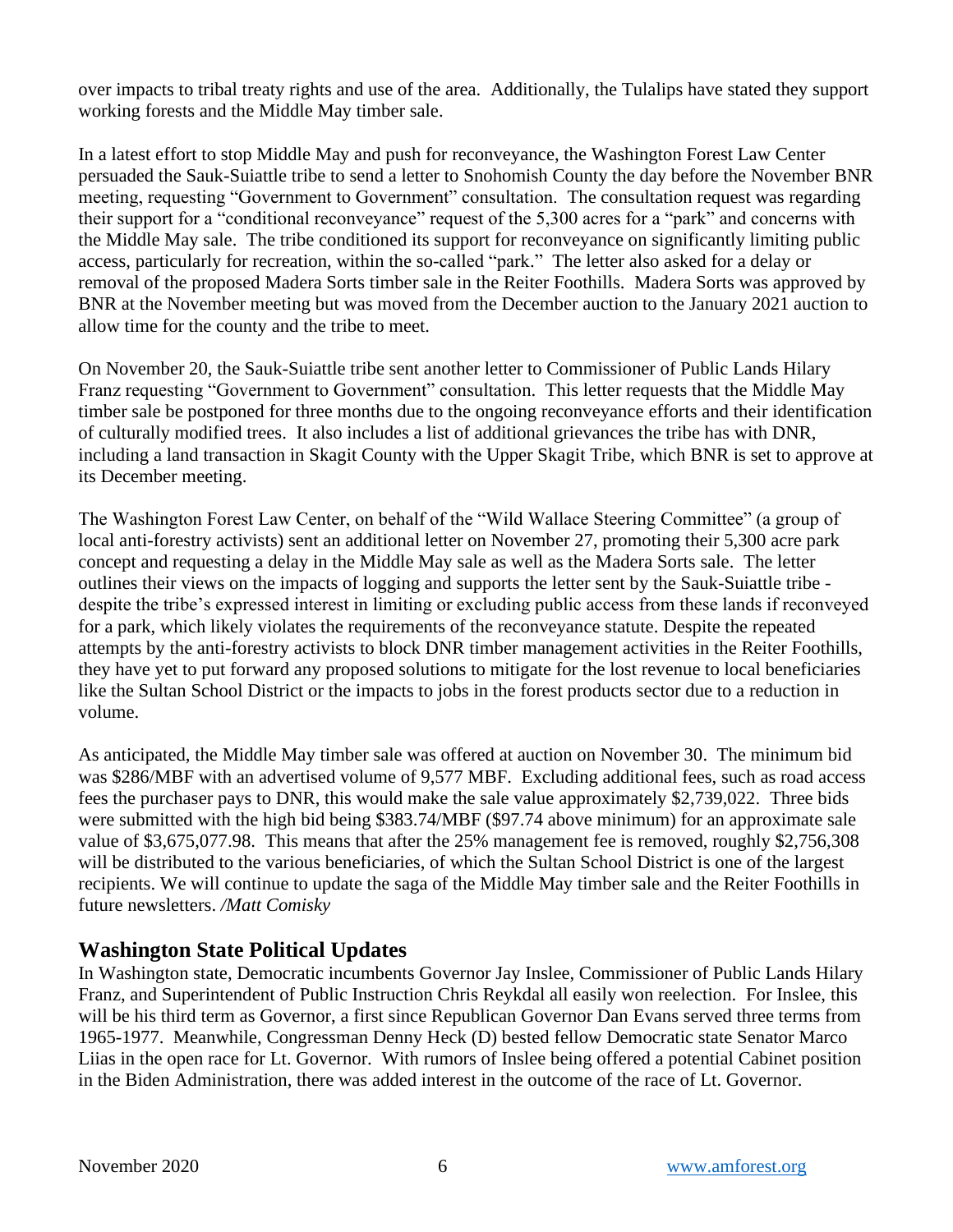The Blue Wave that many pundits predicted would give Democrats control of the U.S. Senate and a larger majority in the U.S. House also failed to materialize in Washington state legislative races, where Republicans were able to maintain their current numbers in both legislative chambers. Democrats will again hold a 58-40 majority in the House and a 28-21 majority in the Senate after both parties swapped a single seat in each chamber.

Republicans were able to pick up a House and Senate seat in rural southwest Washington's 19th legislative district, which for decades has been a blue-collar Democratic stronghold. Two conservative Democrats, Sen. Dean Takko (Longview) and Rep. Brian Blake (Aberdeen), couldn't overcome the continued drift of this natural resource-based district towards Republicans. Rep. Brian Blake is the longtime chairman of the House Agriculture and Natural Resources Committee and a strong supporter of natural resource industries.

However, Democrats were able to defeat Senator Steve O'Ban in a Tacoma-area district. O'Ban was one of the last remaining Republican Senators in the central Puget Sound region. Democrats also captured a House seat in District 42 that stretches from Bellingham to the Canadian border in Whatcom County. One of the most hotly contested races occurred between incumbent moderate Democrat Sen. Mark Mullet (Issaquah) and a more progressive Democrat Ingrid Anderson, who was endorsed by liberal groups and Governor Jay Inslee. Mullet, a small business owner who enjoyed strong support from the business community, won by just 57 votes – a margin that will trigger a recount.

Planning is underway for the 2021 legislative session, which will look very different due to the ongoing COVID pandemic. House sessions are expected to occur virtually while the Senate may attempt a hybrid approach. Access to the capitol campus is likely to be limited to lawmakers, staff, and the media, although many legislators will likely participate virtually from their homes or offices. Committee hearings are also expected to take place online. Given these restrictions, the legislature will likely focus on the state budget for the 2021-2023 biennium, COVID relief measures, and any essential legislation.

Commissioner of Public Lands Hilary Franz is expected to once again champion legislation to create a dedicated funding source for wildfire preparedness and forest health activities. Following this summer's devastating wildfire season on the West Coast, Franz pledged to significantly accelerate forest health work on federal, state, and private lands, including calling for reforms to streamline forest management activities. AFRC has provided a series of recommendations to Commissioner Franz and looks forward to engaging in the effort. */Heath Heikkila*

## **AFRC's Forest Products and Carbon Committee**

State, regional, and national climate change policies are being proposed that could have a significant impact to domestic timber supply from private and federal lands, posing short-term risks, long-term risks and uncertainty to AFRC members. In fact, a group composed largely of President-Elect Biden's Transition team members recently [issued recommendations](https://climate21.org/documents/C21_Summary.pdf) to achieve net zero carbon emissions in the U.S. by 2050. Additionally, tens of millions of acres have burned in the West over the last decade including some of the most destructive fires and fire seasons in the last half century.

The media, non-governmental organizations, academics, and decision-makers have emphasized and focused on the intersection between wildfire, emissions, climate change, active forest management and public health. These ongoing discussions present both challenges and opportunities to AFRC's members and mission. Anti-forestry activists are using climate change to undermine and attack the timber industry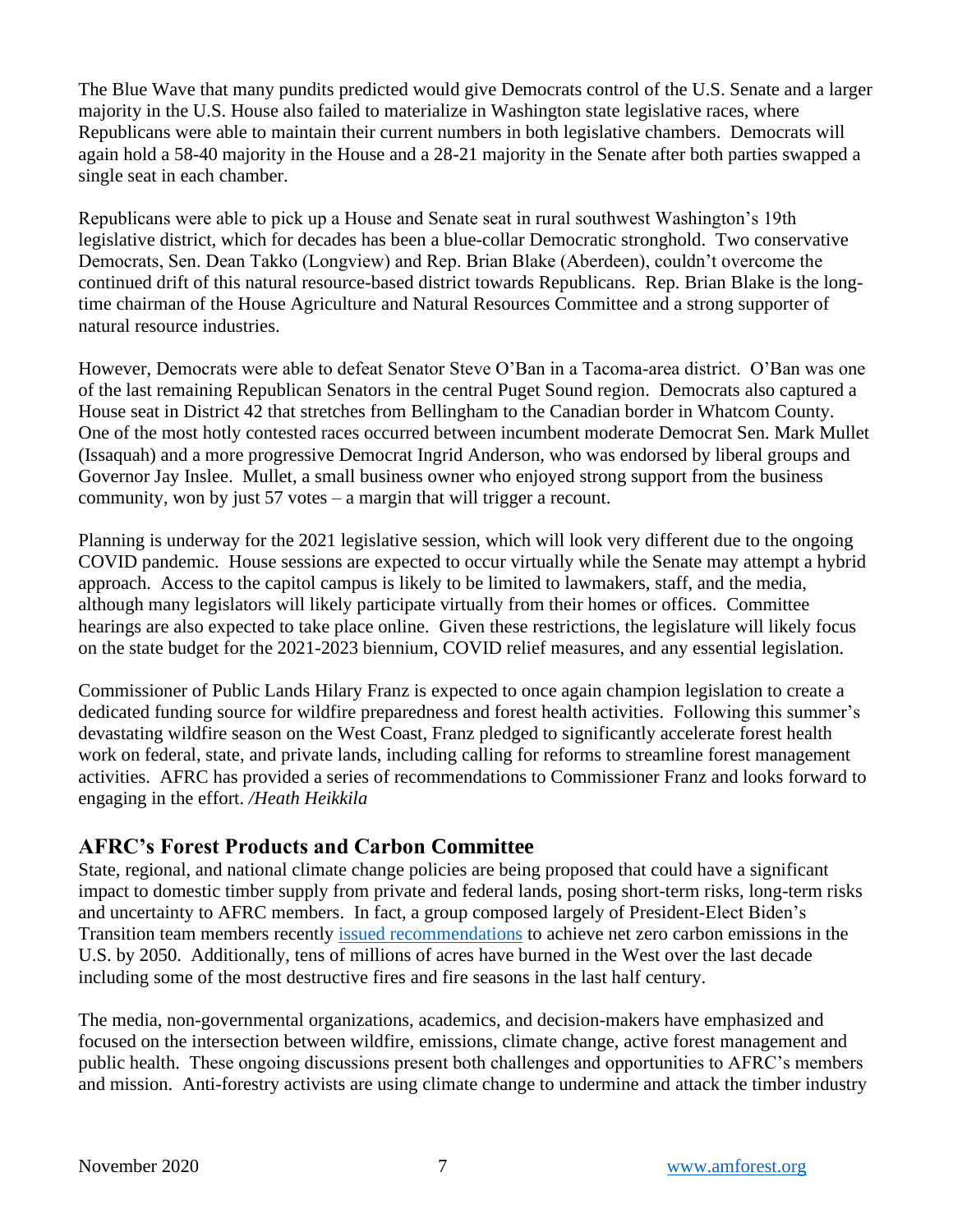and active forest management. On the other hand, climate change presents industry with a new opportunity to position itself and active forest management as a climate solution.

Since no organization or formal group exists to protect the interests of manufacturers in climate change policy, AFRC formed a Forest Products and Carbon Committee. The committee will meet quarterly and act as a clearinghouse for climate change science and policies to develop organized strategies and provide a collective voice on behalf of manufacturers in response to changes that would affect forest management, fiber supply, forest products manufacturing, and the use of forest products. The committee will also educate and engage AFRC staff, members, and partners regarding climate change-related science and policies.

The committee will meet quarterly with its members to discuss the current status of issues that would impact the forest products manufacturing industry. It will be managed collaboratively by co-chairs Sara Ghafouri (AFRC) and Amanda Astor (AOL) to best coordinate efforts between AFRC's Programs and share information with partners and organizations in the forest products manufacturing sector. For more information about the committee and its membership, please contact Sara [\(sghafouri@amforest.org\)](mailto:sghafouri@amforest.org) and Amanda [\(aastor@oregonloggers.org\)](mailto:aastor@oregonloggers.org) */Sara Ghafouri*

## **Custer-Gallatin Conducts Forest Plan Resolution Meetings**



The Custer-Gallatin National Forest (C-G) is currently undergoing its Forest Plan Revision and recently held Objection Resolution meetings on November 17-19. The Forest, which spans over three million acres in southern Montana and the northwest corner of South Dakota, started the Forest Plan Revision process in 2016 and issued its final Draft Decision Notice on July 9, 2020. Nearly 700 objections were filed to the new Plan including those by AFRC, Montana Logging Association (MLA) and Sun Mountain Lumber Company.

The meetings were held virtually with Regional Forester Leanne Marten serving as the Reviewing Officer. The

meetings addressed objections related to land allocations and their plan components, Forest-wide impacts from timber harvest, livestock grazing, and wildlife habitat management, and the conservation of bison and other species .

A good portion of the discussion regarding land allocations centered on various groups wanting to add more wilderness, wild and scenic rivers, and hiking, biking and horse trails. There is no doubt that the Bozeman and Billings area is center for recreation, but AFRC/MLA reminded the national forest that under the Preferred Alternative only 19% of the land base was listed as suitable for timber production and an additional 20% could have timber harvest conducted if it benefited other resources. Hence only 39% of the national forest could have timber harvest take place, thus industry did not want to lose any of those acres to more single-use management such as wilderness. The photos in this article help illustrate the need for active forest management across the landscapes.

AFRC/MLA was very disappointed that only one hour was set aside for the important topics of timber harvest and livestock grazing. The crux of the industry objections centered on the Plan's low Potential Timber Sale Quantity (TSQ) projection which is only 10 mmbf for the Preferred Alternative. This is also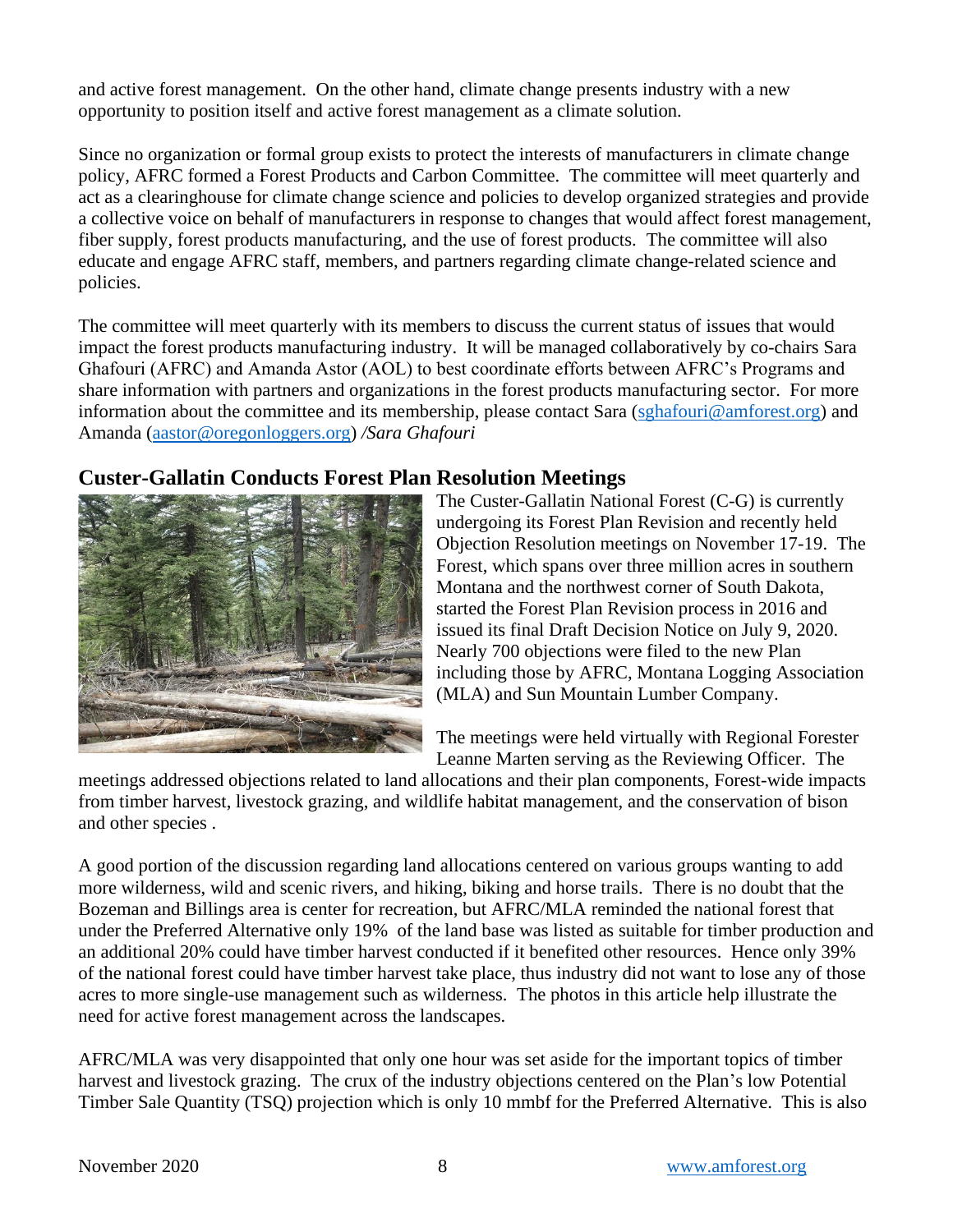disappointing since the Long-term Sustained Yield volume for the C-G was listed at 38.3 mmbf. The Forest Products industry relying on the C-G for a good portion of their raw materials includes Sun Mountain Lumber located in Deer Lodge, R-Y lumber located in Townsend and Livingston, several large post and pole plants, a variety of smaller operations, and the entire logging industry in eastern Montana.

Further exacerbating the timber volume level argument, the national forest reduced the TSQ from 15 mmbf to 10 mmbf from the Draft EIS to the Final Plan, and during that interim period R-Y Lumber announced it was closing its Townsend mill due to lack of sawlogs.

The formal objections submitted by the industry included:

- The Plan does not consider a reasonable range of Alternatives to address the needs of the national forest for needed restoration.
- The Plan inappropriately ties timber harvest to current budget levels.
- The Plan does not consider the needs of the existing sawmilling infrastructure.
- The Economic Analysis was flawed pertaining to expected number of new jobs created in the timber sector.
- The Forest did not prepare an Alternative that would have produced the Sustained Yield Limit of timber.
- The Plan did not meet the intent of the Multiple-Use Sustained Yield Act of 1960.
- The Plan is invalid where it relies on unlawful portions of the 2012 Planning Rule.

Following the three days of Resolution meetings Regional Forester Marten announced she will be extending the 90-day objection review period to allow a thorough review of the issues. AFRC/MLA hope the



national forest and reviewing team will take an honest look at the importance of the C-G to the timber industry in southeastern Montana. The final Plan will make the difference in the both the health and survivability of sawmilling and logging industries and the C-G itself. /*Tom Partin-AFRC, Bryan Lorengo-MLA*

## **Advocates Press for Government Transparency Before the Supreme Court**

On November 2, the U.S. Supreme Court heard [oral argument](https://www.supremecourt.gov/oral_arguments/argument_transcripts/2020/19-547_c07d.pdf) for *U.S. Fish and Wildlife Service v. Sierra Club*, a case that centers on Freedom of Information Act (FOIA) disclosure requirements and the scope of the deliberative process exemption. This was the first argument in which newly-confirmed Justice Amy Coney Barrett participated.

FOIA requires agencies to disclose information to requesting parties relating to the formation of an agency's decision. When pre-decisional documents are part of the agency's deliberative process, however, the Act exempts those documents from mandatory disclosure. But environmentalists and the forest products industry believe that the government is applying the exception too broadly. AFRC filed an *[amicus brief](https://www.supremecourt.gov/DocketPDF/19/19-547/149256/20200803131302676_AFRC%20et%20al%20Amicus%20Brief.pdf)*, joined by the National Association of Home Builders, American Farm Bureau Federation, and NFIB Small Business Legal Center, urging the court to permit disclosure of so-called "draft" biological opinions that were the Services' final determination on a particular version of the EPA rule at issue. *See* [August newsletter.](https://amforest.org/wp-content/uploads/2020/09/August-2020-Newsletter.pdf)